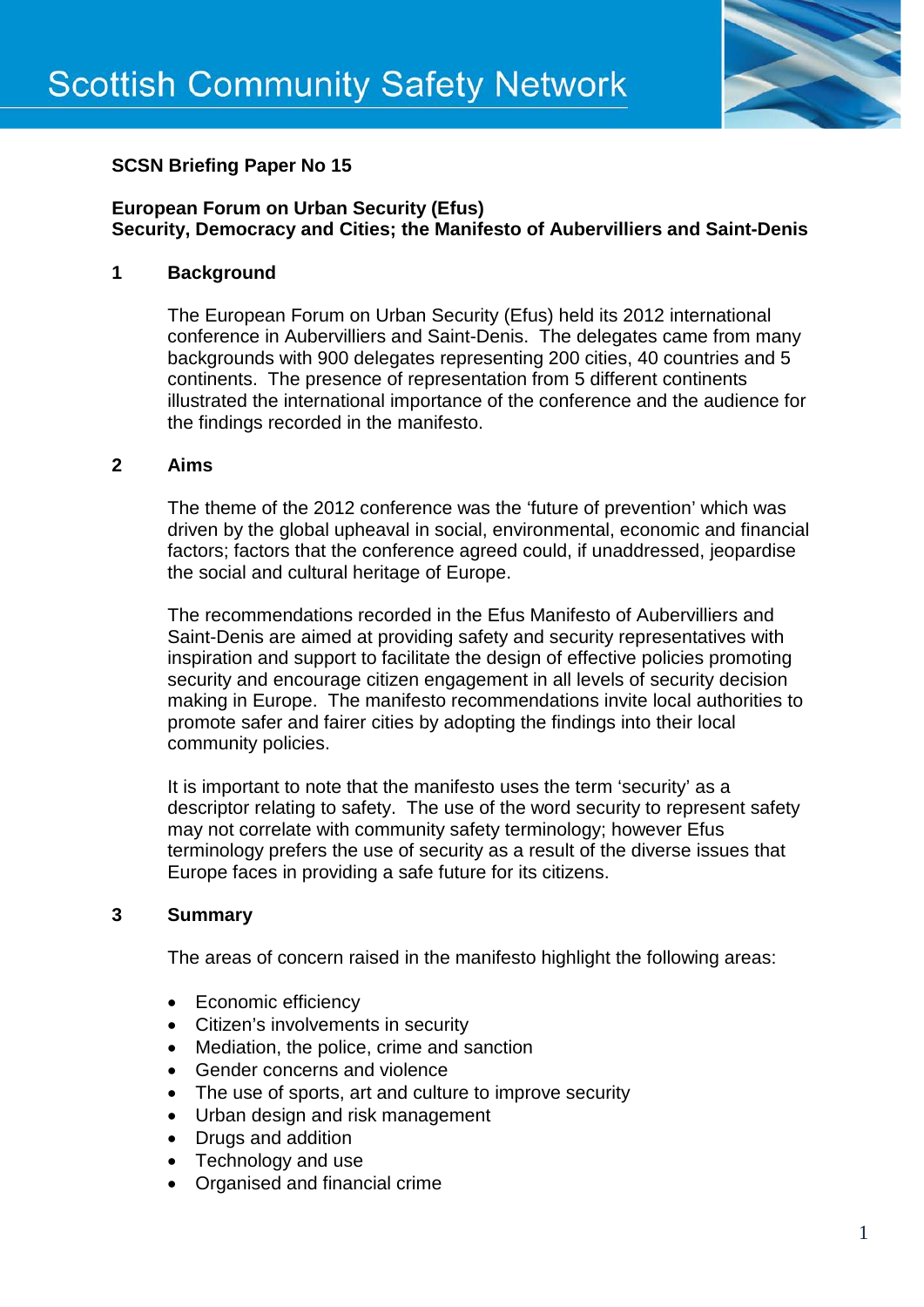The challenges facing Europe are at the forefront of the findings affirming concerns over the growing anxiety within Europe, its cities and communities. From the manifesto it is clear that the Eurozone upheaval has thrust economic concerns to the fore with increasing unemployment and reduction in public spending giving rise to anxiety and diminishing confidence in policy. This upheaval is closely linked to social change which has fragmented community's and increase isolation damaging the social cohesion.

The manifesto recognises this as the greatest threat to security as it weakens the social fabric and has a negative effect on expectations creating individualism, selfishness and disorder.

In addition to economic concerns the risk of authoritarianism is raised with well-publicised overt responses, by local authorities, to visible threats such as urban rioting, poverty, anti-social behaviour and substance misuse being considered to as short term measure aimed at affirming political status and therefore being counterproductive to the long term goal of prevention which aim to eradicate not manage.

To facilitate change the manifesto extols the need for a cost-benefit approach with stakeholders needing to be able to think creatively and pragmatically in order to maximise efficiency.

The integration of short term and long term aims, combined with democratic debate, nourished by science and knowledge and developed with a balance of sanction and prevention is the primary methodology within the manifesto to address the European issues.

The countries, cities and citizens of Europe are charged by the manifesto to provide a safer and more secure Europe. With improvement only being achievable through citizen participation with the needs of the individual and the community being taken into account, security policies must be designed around the needs of the individual and community and not that of the public institution. Active citizenship is the phrase used to express how citizenship and engagement is fundamental to providing an achievable design for the future security of Europe.

In addition to its people the manifesto recognising the needs of cities and partners to allocate financial and human resources effectively, ensuring that competent practitioners and partners collaborate at all levels to promote a safer future. The population diversity of European cities raised a concern over human rights and the requirement to ensure respect, provide public and private spaces with the view to integrating communities and individuals.

This coexistence and the need for more accessible areas in which to promote unity highlighted the need for proactive policies promoting coexistence and conviviality because without which communities and individuals would withdraw creating a negative society.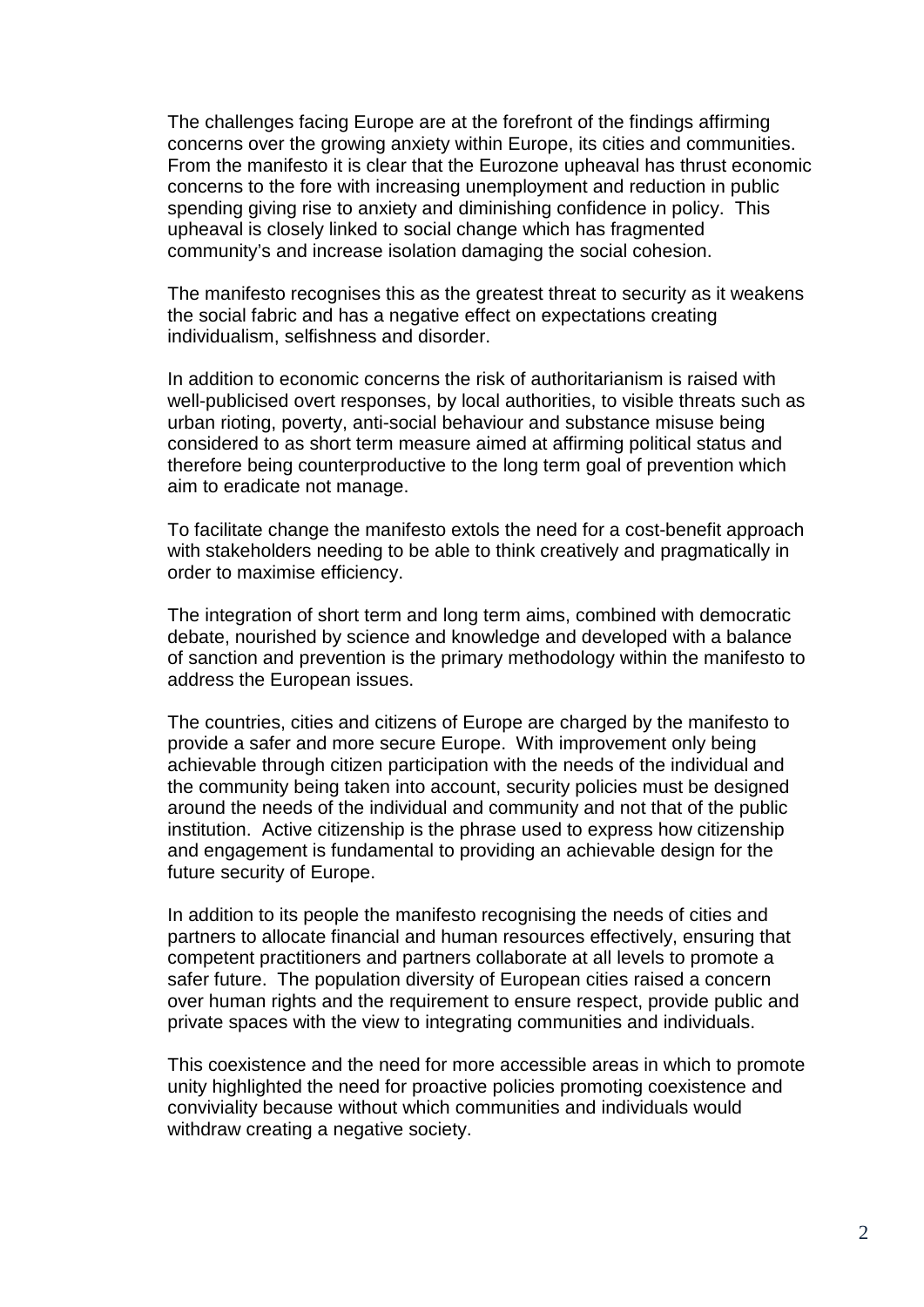## **4 Recommendations**

#### 4.1 Safety audits, programmes and evaluation

With the financial budgets of local authorities decreasing there is greater need for more cost-effective measures and scientific based evidence that's considered prior to implementation. Security audits and scientific methodologies would then be devised to aid decision making and to formulate strategy justifying expenditure. The manifesto findings recommend that it is necessary to investigate evidence as problems must be fully analysed at all levels with sanctions proven and outcomes evaluated and reported. Systematic processes through community and coalition partnerships need to provide widespread evidence at all levels including the European Union (EU).

#### 4.2 Shared public spaces

Well-designed public spaces are essential to peaceful coexistence, collective heritage, mediation, cultural enrichment and a better quality of life; whereas poorly planned spaces result crime, insecurity and conflict for users. Evidence shows a link between design and safety and so professionals who contribute to design must be aware of the consequences.

The findings recommend that citizen must be involved in the design of shared space with the privatisation and dominant occupation of such areas being prevented. Shared space must be constantly evaluated to identify change, with issues such as gender and violence being considered and professionals responsible for designing shared space being trained in design and security.

### 4.3 Mediation

Bonds created through school, cities, families and businesses can be positive or negative and mediation can subsequently assist in resolving and preventing problems. Mediation is considered, by the forum, as a powerful response to negativity and as a result mediation practices are one of the solutions highlighted to ensure a safe future. The findings recommend the political resolve to supporting of implementing mediation, ensures that partnership and civil society are adequately involved and trained. An international initiative must be considered such as the United Nations (UN) international year of mediation.

### 4.4 Citizen participation in security

Cities are mobile, multi-cultural places with the people of which recognised as essential to the sustainability of democracy. The forum calls for citizens to be heard with policies integrating public concerns and feelings with local authorities gathering opinions for inclusion into the decision making process. Local authorities must engage all citizens to create bonds to fuel public action with citizen volunteers being used to engage in public security.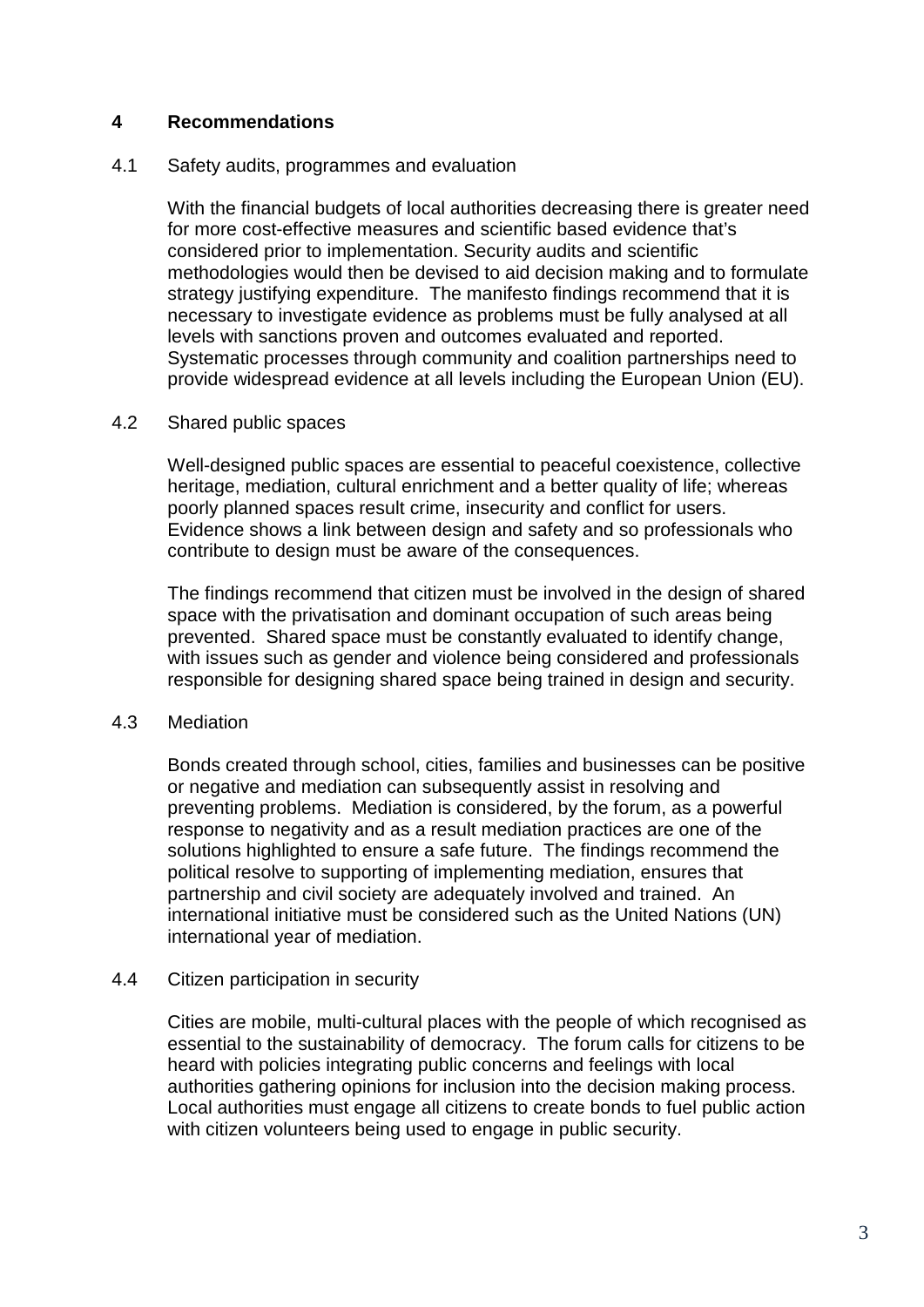4.5 The police as an agent of prevention

The multifaceted security and safety concerns within cities results in the need for collaboration and coordination between local authorities and police to provide a safe urban area to facilitate the effective management of public space, inclusion of minorities and respect for human rights, the vulnerabilities of women and the increase in transnational organised crimes. Local authorities must act as an intermediary between the people and police providing an integrated approach and exchanging information. Strategies should be based on prevention, informed through evidence and designed, implemented and monitored through multi-agency collaboration

### 4.6 Prevention of reoffending

To best protect the community social inclusion is a proven method preventing harm and distress caused by crime. There is a request to find alternatives to increased sanctions and detention, emphasising the reintegration of exoffenders. There should be opportunities for ex-offenders with social inclusion being a proven method to reduce reoffending rates and there should be a multi-agency approach, involving all restorative justice and local agencies, committed to evidenced-based statistical reporting directing strategy.

4.7 The gender approach and the prevention of violence against women

Femicide is the major cause of female death with women at risk in private and public spaces. The physical inequality in relationships is the main cause of this and local authorities must play a role in prevention and increasing female safety. The manifesto recommends that the violence perpetrated against women by men be acknowledged in law and condemned with standard European edicts. Research must be conducted using victimisation surveys to collect accurate data for use in evidence-based policies with the protection of women being developed and better coordinated in strategies against gender violence supported by government and the EU.

4.8 Violence at School and School dropout

Schools are responsible for educating children about society, however if schools fail in their mission the consequences can be violence, verbal and physical abuse and antisocial behaviour. Violence in schools and school dropouts should not be treated as isolated phenomena and should be incorporated into security policy. The school system must be inclusive not exclusive, utilising mediation from the youngest age to promote citizenship and to manage gender, conflict and crisis. Alternative sanctions must be considered and victims supported. The local authorities must work to improve schools and their engagement with parents with protocols and best practices being based on scientific research and evidence from victim and student surveys.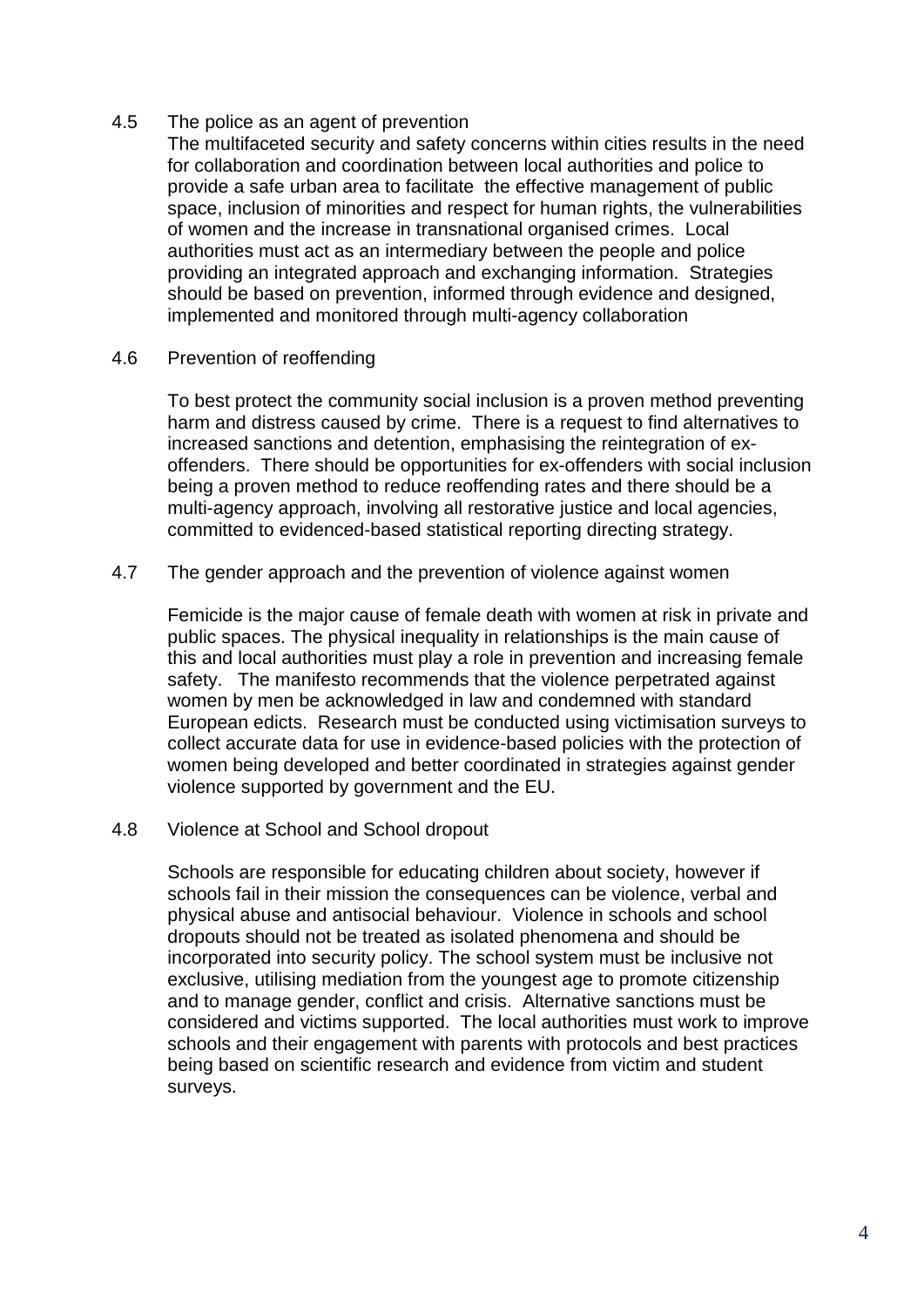#### 4.9 Sport and prevention

Sport represents an important opportunity to foster social cohesion and crime prevention and builds on personal achievement. However sport is a challenge for local security and to ensure that sport is a positive influence, access to facilities must be provided for all citizens with amateur and professional sport being linked through "open stadium" initiatives. Amateur sport must educate to dispel violence, racism and hate with supporters and organisations being made aware of their role within the community. The approach must recognise the needs of local inhabitants who must be consulted when organised events affect their community, with supportive risk assessments and strategies being developed.

#### 4.10 Art, culture and prevention

The manifesto views art and culture as positive influences on security, preventing isolation and social fragmentation. Art and culture also creates employment and has had positive results with children and young people in fostering a sense of belonging within the community. There is also a negative aspect with art and culture being attractive to criminals resulting in victims. The local authorities recommend that public policies be adequately finances to boost culture, aid collective development and promote coexistence and cohesion. Cultural and artistic practice must also be considered as a mediation tool with results being evidenced and presented. At no point should culture and art be marginalized they should be a part of any long term strategy with experimental practices being promoted at all levels with local schemes aimed at bridging intergenerational gaps.

#### 4.11 Tourism and security

Tourism is a massive commercial and social part of Europe, with Europe remaining the world's top destination for tourists. With the success of tourism linked to security, local authorities must ensure a safe Europe acknowledging that tourists can be victims and perpetrators with antisocial behaviour being a problem. The manifesto recommends that local prevention and security policies for safe stainable tourism, that recognising the none-permanent status and rights of tourists and their mobility, must be implemented. This policy must be development by local partnerships with all security sectors, public, private, international and regional matters included.

### 4.12 Addiction and drugs

The manifesto acknowledges that society consume both legal and illegal drugs, which has a negative effect on health and social cohesion. To achieve any solution there must be a financial commitment with the means to deploy new tools which generate sustainable and successful practices. The manifesto recommendations that the approach must be based on evidence and fact not morality and ideology, with the balance of the approach considering care, prevention, integration, risk reduction and the prevention of trafficking. This combined with regulation which is driven by health, security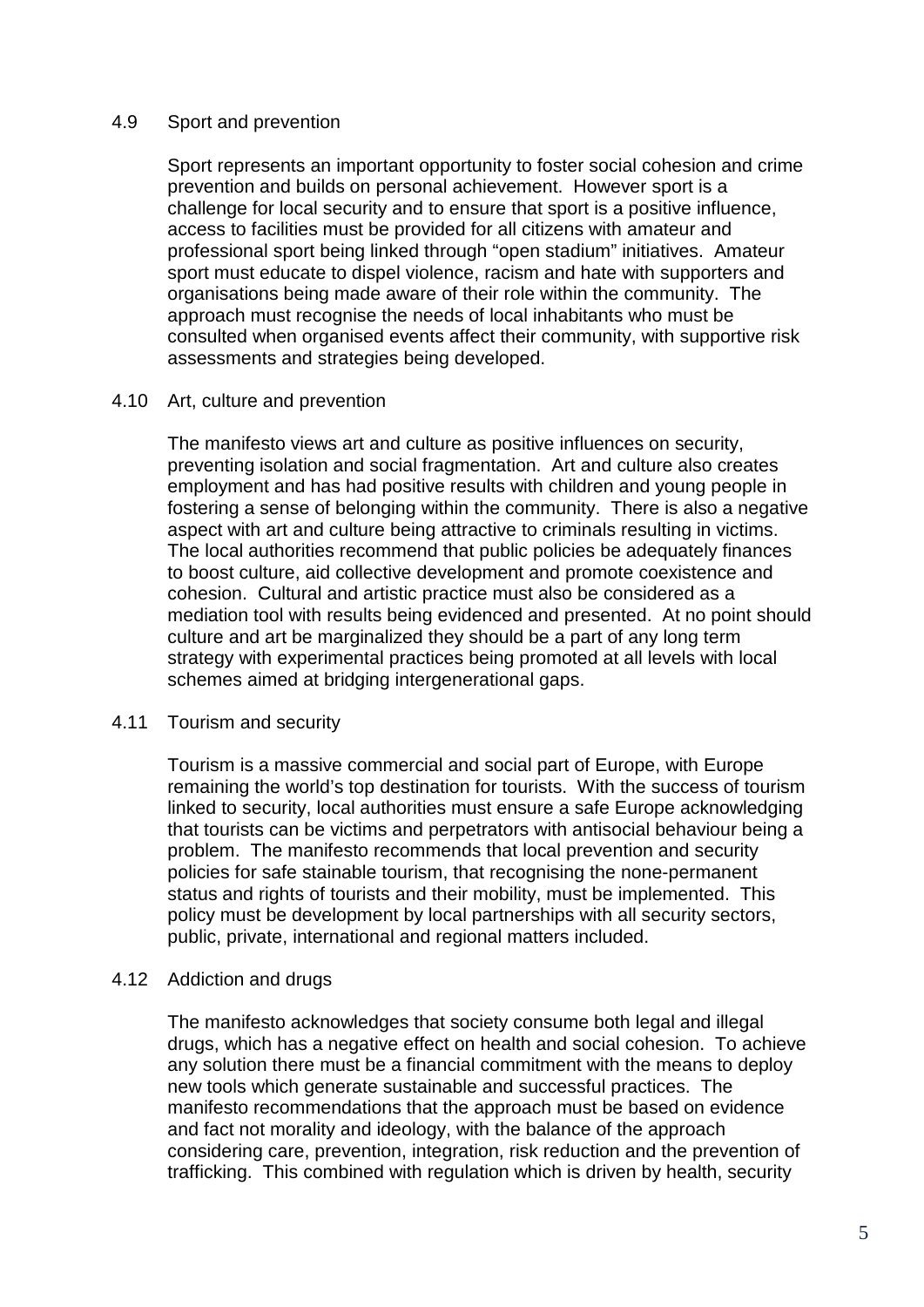and public engagement, especially with substance users, will result in a proactive policy.

4.13 The city at night

The city is occupied differently at night with anxiety and insecurity being common feelings. Festive spaces, excessive consumption and reduced public services affect perception. The manifesto looks at risk prevention, maintaining public order and health and debating alcohol pricing at the highest levels of government with a shared vision and a charter on nightlife. There must be shared objectives, prevention, risk management, public space design, culture and tourism and regulation. Staff should be properly trained on health and security and public transport should be addressed to prevent drink driving.

#### 4.14 Collective violence

Collective violence refers to violence caused by groups, often youths which is different from hooliganism and often related to groups such as gangs that act as a replacement to one or more social exclusions experienced by an individual. This issue cannot be dealt with short term. Long term aims identify methods of interaction, improved social contact, developed partnerships and the option of escape through employment and support. The recommendations state that judicial review and punishment is one option but it is not exclusive and investment in prevention with strategies and local partnerships is. Stigmatisation is damaging and detrimental and to prevent stigmatisation solutions using skills, interests and values should be adopted to support youths.

#### 4.15 Urban risk management

Increased urbanisation and high population density is a risk, a risk that is abnormal to standard security concerns. Risk and crisis management must therefore be planned for with principles and campaigns such as the International Strategy for Disaster Reduction (UNISDR) "making cities resilient – My city is getting ready!" campaign. Local authorities must become stakeholders in risk management, which can only be achieved if integrated strategies for prevention are developed to promote more resilient cities with a dedicated structure to manage risk. Planning and preparation is essential with resources pooled at all levels and civil, private and public sectors being involved in planning and prevention.

#### 4.16 Using technology for prevention

Technology has the capability to assist and intrude. Opportunities to improve security using technology must be investigated but not at the expense of basic rights. Technology must complement existing services, as a result it is recognised that there is a need for charters to monitor use, provide in-depth training and solicit approval from citizens. The manifesto recommends that technology should not create insecurity by failing to address underlying cause and it must be necessary, transparent and monitored independently. This will